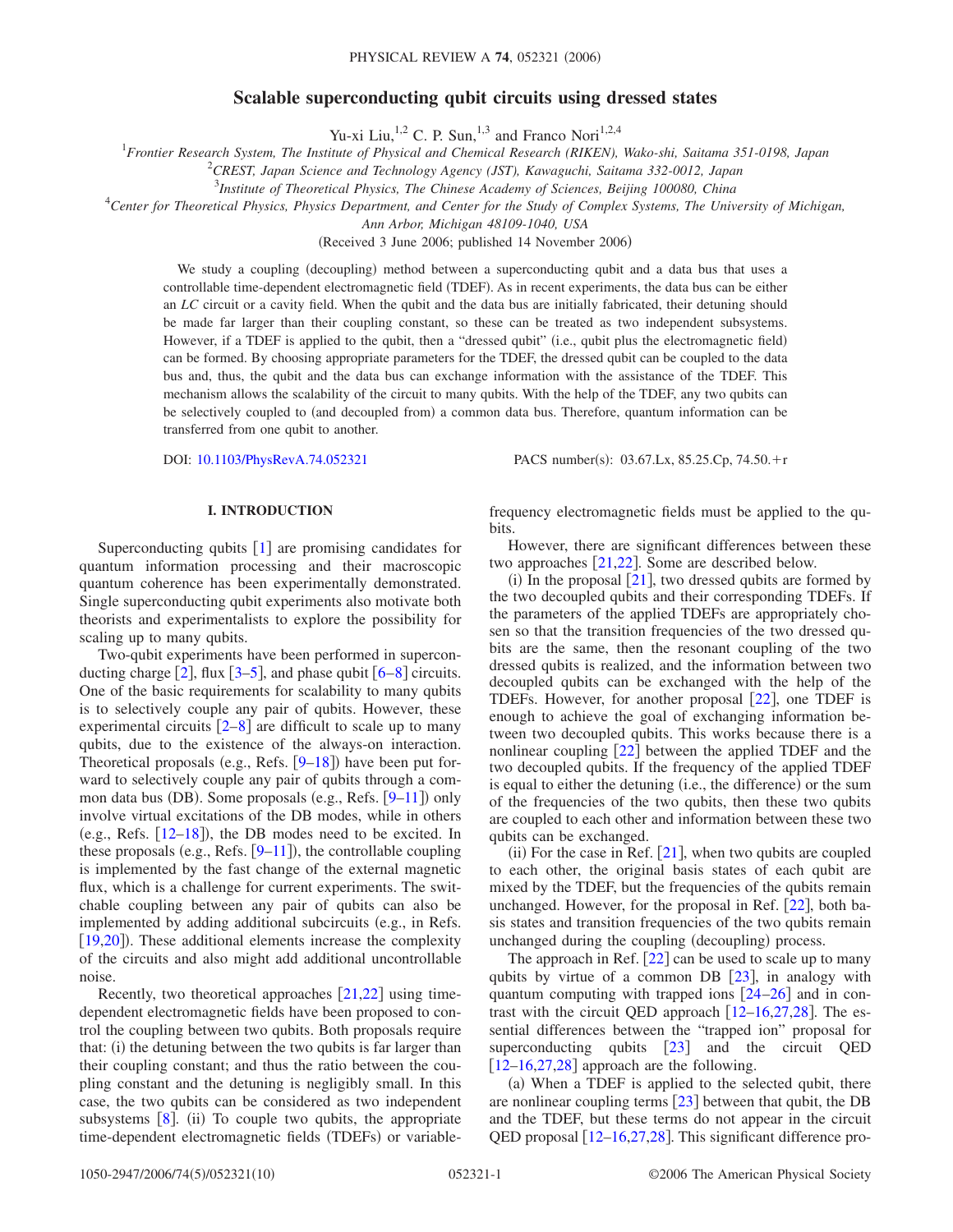vides different coupling mechanisms for these two proposals.

(b) In Ref.  $[23]$  $[23]$  $[23]$ , the frequencies of the qubit and the data bus always remain unchanged during operations, including coupling and decoupling. But these frequencies are changed in the coupling and decoupling stages for the circuit QED (e.g., in Refs. [[27,](#page-9-12)[28](#page-9-13)]).

(c) The qubit-DB coupling is realized in the proposal  $[23]$  $[23]$  $[23]$ by applying a TDEF so that the frequency of the applied TDEF is equal to the detuning or sum of the frequencies of the qubit and the data bus; but this qubit-DB coupling is realized by changing the qubit frequency, so that it becomes equal to the DB frequency in the circuit QED.

(d) Without an applied TDEF used for the "trapped ion" proposal  $\lceil 23 \rceil$  $\lceil 23 \rceil$  $\lceil 23 \rceil$ , the qubit and the DB are decoupled  $\lceil 23 \rceil$ . In contrast, in the circuit QED (e.g., in Refs.  $[27,28]$  $[27,28]$  $[27,28]$  $[27,28]$ ), the decoupling is realized by changing the qubit frequency such that the qubit and the DB have a very large detuning.

From (b), (c), and (d), it is clear that, in circuit QED, the basis of the qubit and the data bus are always changed during the coupling (decoupling) stage. But, in the "trapped ion" approach  $\left[23\right]$  $\left[23\right]$  $\left[23\right]$ , the basis of the qubit and the data bus remain unchanged during the coupling (decoupling) process.

Also, after our papers in Refs.  $[22,23]$  $[22,23]$  $[22,23]$  $[22,23]$  were submitted, other groups  $\left[29,30\right]$  $\left[29,30\right]$  $\left[29,30\right]$  $\left[29,30\right]$  followed our proposal of using the nonlinear coupling between the qubits and the TDEF to control the couplings among qubits. Our approach  $[22,23]$  $[22,23]$  $[22,23]$  $[22,23]$  works when the frequency of the TDEF is equal to either the detuning or the sum of the frequencies of the two qubits (or the qubit and the data bus), then the coupling between the two qubits is realized, otherwise, these two qubits are decoupled  $[22, 23]$  $[22, 23]$  $[22, 23]$ .

Motivated by the "dressed qubits" proposal  $[21]$  $[21]$  $[21]$ , in this paper we study how to scale up to many qubits using a common DB and TDEFs. Our paper is organized as follows. In Sec. II we describe the Hamiltonian of a superconducting flux qubit coupled to an *LC* circuit DB. We explain the decoupling mechanism using dressed qubits, and then further explain how the qubit can be coupled to the DB with the help of the TDEF. In Sec. III the dynamical evolution of the qubit and the data bus is analyzed. In Sec. IV the scalability of our proposed circuit is discussed. We analyze the implementation of single-qubit and two-qubit gates with the assistance of the TDEFs. In Sec. V we discuss how to generate entangled states. In Sec. VI we use experimentally accessible parameters to discuss the feasibility of our proposal.

# **II. DRESSED STATES AND COUPLING MECHANISM**

#### **A. Model**

For simplicity, we first consider a DB interacting with a singe qubit. Generally, the DB can represent either a singlemode light field  $[12–16]$  $[12–16]$  $[12–16]$  $[12–16]$ , an *LC* oscillator (e.g., Refs.  $[23,31,32]$  $[23,31,32]$  $[23,31,32]$  $[23,31,32]$  $[23,31,32]$ ), a large junction  $[33-36]$  $[33-36]$  $[33-36]$ , or other similar elements, which can be modeled by harmonic oscillators. The qubit can be either an atom, a quantum dot, or a superconducting quantum circuit with a Josephson junction—working either in the charge, phase, or flux regime.

Without loss of generality, we now study a quantum circuit, shown in Fig. [1,](#page-1-0) constructed by a superconducting flux

<span id="page-1-0"></span>

FIG. 1. (Color online) A three-junction flux qubit is coupled to an *LC* circuit by their mutual inductance *M*. The dc bias magnetic flux through the qubit is  $\Phi_e$ . A time-dependent magnetic field  $\Phi_e(t)$ can be applied to the qubit, so the qubit can be coupled to the *LC* circuit. Further details are explained in the text.

qubit and an *LC* circuit acting as a data bus. The interaction between a single superconducting flux qubit and an *LC* circuit has been experimentally realized  $\lceil 32 \rceil$  $\lceil 32 \rceil$  $\lceil 32 \rceil$ . The flux qubit consists of three junctions with one junction smaller by a factor  $0.5 < \alpha < 1$  than the other two identical junctions. The *LC* circuit interacts with the qubit through their mutual inductance *M*. Then, the total Hamiltonian of the qubit and the data bus can be written  $[23,32]$  $[23,32]$  $[23,32]$  $[23,32]$  as

$$
H_0 = \hbar \omega a^\dagger a + \frac{\hbar}{2} \omega_q \sigma_z + \hbar (\chi \sigma_+ a + \text{H.c.}),\tag{1}
$$

<span id="page-1-1"></span>in the rotating-wave approximation. Here, the qubit operators are defined by  $\sigma_z = |e\rangle\langle e| - |g\rangle\langle g|$ ,  $\sigma_{\pm} = |e\rangle\langle g|$ , and  $\sigma_{\pm} = |g\rangle\langle e|$ using its ground  $|g\rangle$  and first excited  $|e\rangle$  states. The qubit frequency  $\omega_q$  in Eq. ([1](#page-1-1)) can be expressed [[37](#page-9-20)[,38](#page-9-21)] as

$$
\hbar \omega_q \!=2\sqrt{I^2\!\left(\Phi_e-\frac{\Phi_0}{2}\right)^2+T_{RL}^2}
$$

<span id="page-1-2"></span>with the bias flux  $\Phi_e$  and the qubit  $\left[39\right]$  $\left[39\right]$  $\left[39\right]$  loop-current *I*. The parameter  $T_{RL}$  denotes the tunnel coupling between the two potential wells of the qubit [[37](#page-9-20)]. The ladder operators *a* and *a*† of the *LC* circuit are defined by

$$
a = \sqrt{\frac{C\omega}{\hbar}}\varphi + i\sqrt{\frac{1}{\hbar C\omega}}Q, \qquad (2a)
$$

$$
a^{\dagger} = \sqrt{\frac{C\omega}{\hbar}}\varphi - i\sqrt{\frac{1}{\hbar C\omega}}Q,\tag{2b}
$$

for the magnetic flux  $\varphi$  through the *LC* circuit and the charge *Q* stored on the capacitor *C* of the *LC* circuit with the selfinductance *L*. The frequency of the *LC* circuit is  $\omega = 1/\sqrt{LC}$ . The magnetic flux  $\varphi$  and the charge Q satisfy the commutation relation  $[Q, \varphi] = i\hbar$ . The coupling constant  $\chi$  between the qubit and the *LC* circuit can be written as

$$
\chi = M \sqrt{\frac{\hbar \omega}{2L}} \langle e|I|g \rangle.
$$

# **B. Decoupling mechanism between the qubit and the** *LC* **circuit**

Below, we assume that the *detuning*  $\omega_a - \omega$  between the *LC* circuit and the qubit is larger than their coupling constant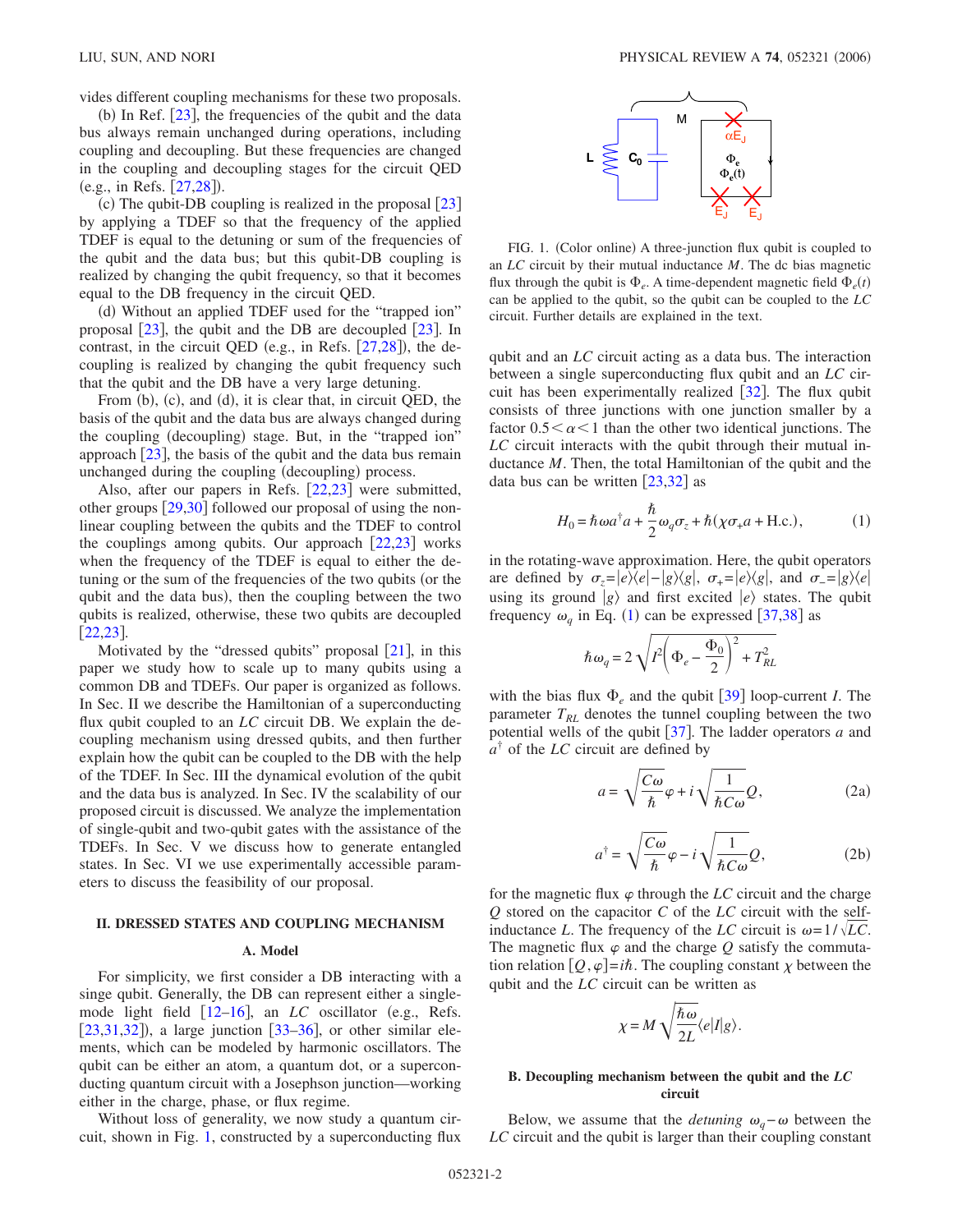$\chi$ , i.e., without loss of generality,  $\omega_q - \omega \ge |\chi|$ . In this largedetuning condition, instead of the Hamiltonian  $H_0$  in Eq.  $(1)$  $(1)$  $(1)$ , the dynamical evolution (of the qubit and the *LC* circuit) is governed by the effective Hamiltonian  $[40]$  $[40]$  $[40]$ 

<span id="page-2-0"></span>
$$
H_0^E = \hbar \omega_a a^\dagger a + \frac{\hbar}{2} \omega_q \sigma_z + \hbar \frac{|\chi|^2}{\omega_q - \omega} (1 + 2a^\dagger a) |e\rangle\langle e|, \quad (3)
$$

with  $\omega = \omega - |\chi|^2 / (\omega_q - \omega)$ . Equation ([3](#page-2-0)) shows that the interaction between the *LC* circuit and the qubit results in a dispersive shift of the cavity transition or a Stark-Lamb shift of the qubit frequency  $\omega_q$ . In this large detuning condition, the qubit states cannot be flipped by virtue of the interaction with the *LC* circuit.

Obviously, if the ratio  $|\chi|/(\omega_q - \omega)$  tends to zero, then the third term in Eq. ([3](#page-2-0)) also tends to zero and  $\omega \approx \omega$ . In this limit, the coupling between the qubit and the data bus can be neglected, that is,

$$
H_0^E \approx \hbar \omega a^\dagger a + \frac{\hbar}{2} \omega_q \sigma_z.
$$

The qubit and the *LC* circuit can be considered as two independent subsystems, which can be separately controlled or manipulated. Below, we assume that the *LC* circuit and the qubit satisfy the large-detuning condition, e.g.,  $|\chi|/(\omega_q-\omega)$  $\sim$ 0, when they are initially fabricated, so they are approximately decoupled.

### **C. Dressed states**

We now apply a TDEF to the qubit such that the *dressed qubit* can be formed by the applied TDEF and the qubit. Let us assume that the qubit, driven now by the TDEF, works at the optimal point  $\left[38\right]$  $\left[38\right]$  $\left[38\right]$ . In this case, the total Hamiltonian *H* of the *LC* circuit and the qubit driven by a TDEF can be written  $\lceil 32 \rceil$  $\lceil 32 \rceil$  $\lceil 32 \rceil$  as

$$
H = H_0 + \hbar(\lambda e^{-i\omega_c t}\sigma_+ + \text{H.c.}),\tag{4}
$$

<span id="page-2-1"></span>in the rotating-wave approximation. Here  $\omega_c$  is the frequency of the TDEF applied to the qubit.  $\lambda$  is the Rabi frequency of the qubit associated with the TDEF. We note that now the nonlinear coupling strength [[23](#page-9-8)] between the qubit, *LC* circuit and the TDEF is zero since the qubit works at the optimal point.

Since a unitary transformation does not change the eigenvalues of the system, in the rotating reference frame through a unitary transformation  $U_R = \exp(-i\omega_c \sigma_z t/2)$ , the Hamil-tonian in Eq. ([4](#page-2-1)) is equivalently transferred to an effective Hamiltonian

$$
H_e = U_R^{\dagger} H U_R - i\hbar U_R^{\dagger} \left( \frac{dU_R}{dt} \right). \tag{5}
$$

Hereafter, unless specified otherwise we work in the rotating reference frame. We can divide the Hamiltonian  $H_e$  in two parts, i.e.,  $H_e = H_e^{(1)} + H_e^{(2)}$  with

$$
H_e^{(1)} = \hbar \omega a^\dagger a + \hbar (\chi a \sigma_+ e^{i\omega_c t} + \text{H.c.}),\tag{6a}
$$

<span id="page-2-2"></span>

FIG. 2. (Color online) The dependence of the eigenvalues *E* and *G* of Eq. ([9](#page-2-3)) on the detuning frequency  $\Delta/2\pi = (\omega_q - \omega_c)/2\pi$  and the amplitude of the Rabi frequency  $|\lambda|/2\pi$ . Here, the eigenvalues have been rescaled as frequencies, i.e., *E*/*h* and *G*/*h*. The gap between these two surfaces corresponds to the frequency  $\Omega/2\pi$  of the dressed qubit.

$$
H_e^{(2)} = \frac{\hbar}{2} \Delta \sigma_z + \hbar (\lambda \sigma_+ + \text{H.c.}),\tag{6b}
$$

where  $\Delta = \omega_q - \omega_c$ . The Hamiltonian  $H_e^{(2)}$  can be diagonalized and rewritten as

$$
H_e^{(2)} = \frac{\hbar}{2} \Omega \rho_z \tag{7}
$$

with the transition frequency

$$
\Omega = \sqrt{(\omega_q - \omega_c)^2 + 4|\lambda|^2}.
$$

<span id="page-2-4"></span>Here,  $\rho_z$  is given by  $\rho_z = |E\rangle\langle E| - |G\rangle\langle G|$  in the new basis states

$$
|E\rangle = \cos\frac{\eta}{2}|e\rangle + e^{i\phi}\sin\frac{\eta}{2}|g\rangle, \tag{8a}
$$

$$
|G\rangle = -\sin\frac{\eta}{2}|e\rangle + e^{i\phi}\cos\frac{\eta}{2}|g\rangle, \tag{8b}
$$

<span id="page-2-3"></span>with  $\eta = \tan^{-1}(2|\lambda|/\Delta)$ . The eigenvalues *E* and *G*, corresponding to the eigenstates  $|E\rangle$  and  $|G\rangle$ , are denoted by

$$
E = -G = \frac{\hbar}{2} \sqrt{\Delta^2 + 4|\lambda|^2}.
$$
 (9)

The phase  $\phi$  is related to the Rabi frequency  $\lambda$  ( $\lambda = |\lambda| e^{-i\phi}$ ), and the phase  $\phi$  can be controlled by the applied TDEF. In Fig. [2,](#page-2-2) the dependence of the eigenvalues *E* and *G* on the detuning  $\Delta = \omega_a - \omega_c$  and the amplitude of the Rabi frequency  $|\lambda|$  has been plotted. The gap between these two surfaces corresponds to the frequency  $\Omega/2\pi$  of the dressed qubit. It clearly shows that  $\Omega$  can be changed by  $\omega_c$  when  $|\lambda|$  and  $\omega_a$ are given, and also changed by  $|\lambda|$  when  $\omega_c$  and  $\omega_q$  are given. The larger of  $|\lambda|$  and  $\Delta$  corresponds to the larger transition frequency  $\Omega$  of the dressed qubit.

In fact, the states  $|E\rangle$  and  $|G\rangle$  could be interpreted as the *dressed states* of the qubit and the TDEF [[41](#page-9-24)]. Usually, the applied TDEF is considered as in a coherent state  $[41]$  $[41]$  $[41]$ , e.g.,  $\alpha \exp(-i\omega_c t)$ . If the creation and annihilation operators of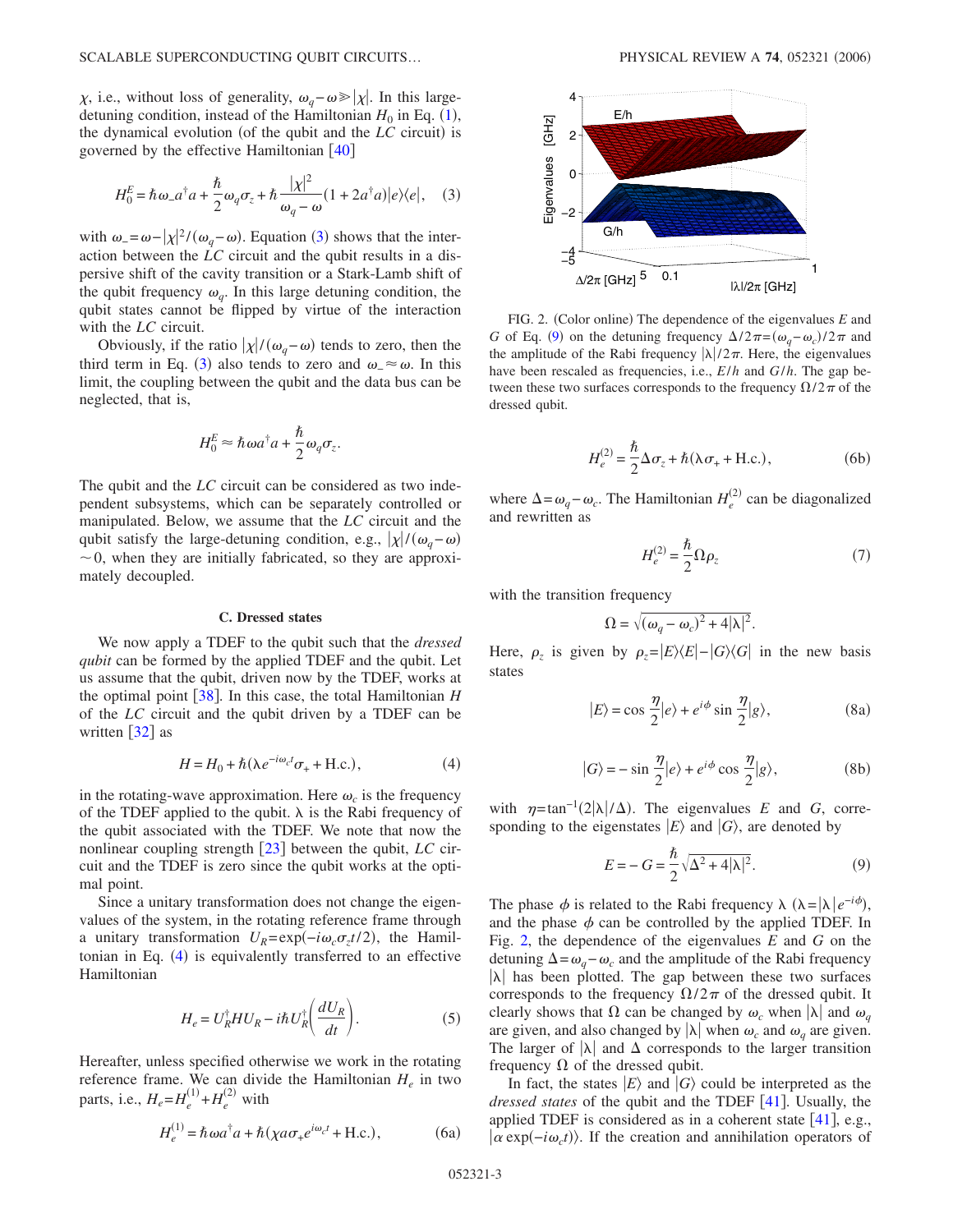the TDEF are represented by  $b^{\dagger}$  and *b*, then the state  $\langle \alpha \exp(-i\omega_c t) \rangle$  is an eigenstate of the operator *b* with the eigenvalue  $\alpha \exp(-i\omega_c t)$ . The average photon number  $\overline{N}$  of the TDEF in this coherent state is  $\overline{N} = |\alpha|^2$  and the width  $\delta \overline{N}$ of the number distribution of photons for the applied TDEF is  $\delta N = |\alpha|$ .

In the limit  $\overline{N} \ge \delta \overline{N} \ge 1$ , the photon number, absorbed and emitted by the qubit, is negligibly small, and the qubit is always assumed to be subjected to the same intensity  $|\alpha|^2$  of the applied TDEF during the operation. Therefore, the TDEF operators *b* and  $b^{\dagger}$  can be replaced by the classical number  $\alpha$  exp( $-i\omega_c t$ ) and its complex conjugate. The relation between  $\alpha$  and the Rabi frequency  $\lambda$  of the qubit associated with the applied TDEF is  $|\lambda| \propto |\alpha|$ . The coherent state  $\ket{\alpha \exp(-i\omega_c t)}$ , representing the TDEF, and the qubit state can always be factorized at any time.

In the rotating reference frame, the coherent state of the TDEF is always  $|\alpha\rangle$ , and the dressed qubit-TDEF states  $|E\rangle_D$ and  $|G\rangle_D$  can be understood as the product state of  $|E\rangle$  (or  $|G\rangle$  and  $|\alpha\rangle$ , that is,

$$
|E\rangle_D = \left(e^{i\phi}\sin\frac{\eta}{2}|g\rangle + \cos\frac{\eta}{2}|e\rangle\right)|\alpha\rangle = |E\rangle|\alpha\rangle, \quad (10a)
$$

$$
|G\rangle_D = \left(e^{i\phi}\cos\frac{\eta}{2}|g\rangle - \sin\frac{\eta}{2}|e\rangle\right)|\alpha\rangle = |G\rangle|\alpha\rangle. \quad (10b)
$$

Therefore, the photon state  $\ket{\alpha}$  of the TDEF is usually omitted when the dressed states are constructed by the qubit and the TDEF, e.g., in Eq. ([8](#page-2-4)). Hereafter, in contrast to the dressed states  $|G\rangle$  and  $|E\rangle$ ,  $|g\rangle$  and  $|e\rangle$  are called "bare" or undressed qubit states.

<span id="page-3-0"></span>If we assume  $\omega > \omega_c$ , then in the dressed-state basis of Eq.  $(8)$  $(8)$  $(8)$ , the effective Hamiltonian  $H_e$  can be rewritten as

$$
H_e = \hbar \omega a^{\dagger} a + \frac{\hbar}{2} \Omega \rho_z + \hbar (\kappa \rho_- a^{\dagger} e^{-i\omega_c t} + \text{H.c.}) \tag{11}
$$

with the coupling constant

$$
\kappa = \chi \cos^2(\eta/2)
$$

between the dressed qubit and the *LC* circuit data bus. The ladder operator  $\rho$ <sub>-</sub> is defined as  $\rho$ <sub>-</sub> =  $|G\rangle\langle E|$ . Here, the terms  $(\chi/2)\sin(\eta)\rho_z a e^{i\omega_c t}$ ,  $\sin^2(\eta/2)\rho_- a e^{-i\omega_c t}$ , and their complex conjugates have been neglected because of the following reason: there is no way to conserve energies in these terms, and then they can be neglected by using the usual rotating-wave approximation.

### **D. Coupling mechanism between the qubit and the** *LC* **circuit**

To better understand the coupling mechanism, we can rewrite the Hamiltonian of Eq.  $(11)$  $(11)$  $(11)$  in the interaction picture as

$$
H_{e,\text{int}} = \hbar \kappa \rho_- a^{\dagger} e^{i[(\omega - \omega_c) - \Omega]t} + \text{H.c.}
$$
 (12)

<span id="page-3-1"></span>Obviously, when the condition

<span id="page-3-3"></span>

FIG. 3. (Color online) The frequency  $\Omega/2\pi$  of a dressed qubit (blue curve) and the frequency difference  $(\omega - \omega_c)/2\pi$  (dark red line); both vs the frequency  $v_c = \omega_c / 2\pi$  of the TDEF for the qubit frequency  $\omega_a/2\pi=2$  GHz. The frequency of the *LC* circuit is  $\omega/2\pi$ =4 GHz; and the Rabi frequency of the qubit associated with the TDEF is  $|\lambda|/2\pi$ =0.2 GHz. The crossing point denotes the value of  $\nu_c$  ≈ 2.96 GHz when the condition  $\Omega = \omega - \omega_c$  is satisfied.

$$
\Omega = \omega - \omega_c \tag{13}
$$

<span id="page-3-2"></span>is satisfied, the fast oscillating factor  $e^{i[(\omega - \omega_c) - \Omega]t}$  and its complex conjugate are always one. In this case, the Hamiltonian  $(12)$  $(12)$  $(12)$  becomes

$$
H_{e,\text{int}} = \hbar \kappa \rho_- a^{\dagger} + \text{H.c.}
$$
 (14)

The resonant condition in Eq.  $(13)$  $(13)$  $(13)$  can always be satisfied by choosing the appropriate frequency  $\omega_c$  of the TDEF and the Rabi frequency  $\lambda$ . Therefore, the dressed qubit can resonantly interact with the *LC* circuit, and then the information can be exchanged between the qubit and the *LC* circuit with the help of the TDEF.

# **E. An example of coupling between a qubit and an** *LC* **circuit**

We now numerically demonstrate the coupling and decoupling mechanism. For example, let us consider a qubit with frequency  $\omega_a/2\pi=2$  GHz, which works at the optimal point; the frequency of the *LC* circuit is  $\omega/2\pi \sim 4$  GHz; and the coupling constant  $|x|$  between the *LC* circuit and the qubit is 200 MHz. In this case, the ratio  $|\chi|/(\omega - \omega_q) = 0.1$ , and the Stark-Lamb shift for the qubit frequency is about 20 MHz, which is much smaller than the qubit frequency of 2 GHz. In this case, the interaction between the qubit and the *LC* circuit only results in an ac Stark-Lamb shift, but cannot make qubit states flip.

If we apply a TDEF such that the frequency  $\Omega$  of the dressed qubit satisfies the condition in Eq.  $(13)$  $(13)$  $(13)$ , then the dressed qubit states can be flipped by the interaction with the *LC* circuit with the help of the TDEF. In Fig. [3,](#page-3-3) the transition frequency of the dressed qubit

$$
\Omega=\sqrt{(\omega_q-\omega_c)^2+4|\lambda|^2}
$$

and the frequency difference  $(\omega - \omega_c)/2\pi$  are plotted as a function of the frequency  $v_c = \omega_c / 2\pi$  of the TDEF for the above given frequencies of the qubit and the *LC* circuit when the Rabi frequency of the qubit associated with the TDEF  $|\lambda|/2\pi$ =0.2 GHz. Figure [3](#page-3-3) shows that when the frequency of the TDEF is  $v_c = \omega_c / 2\pi \approx 2.96$  GHz, the condition  $\Omega = \omega$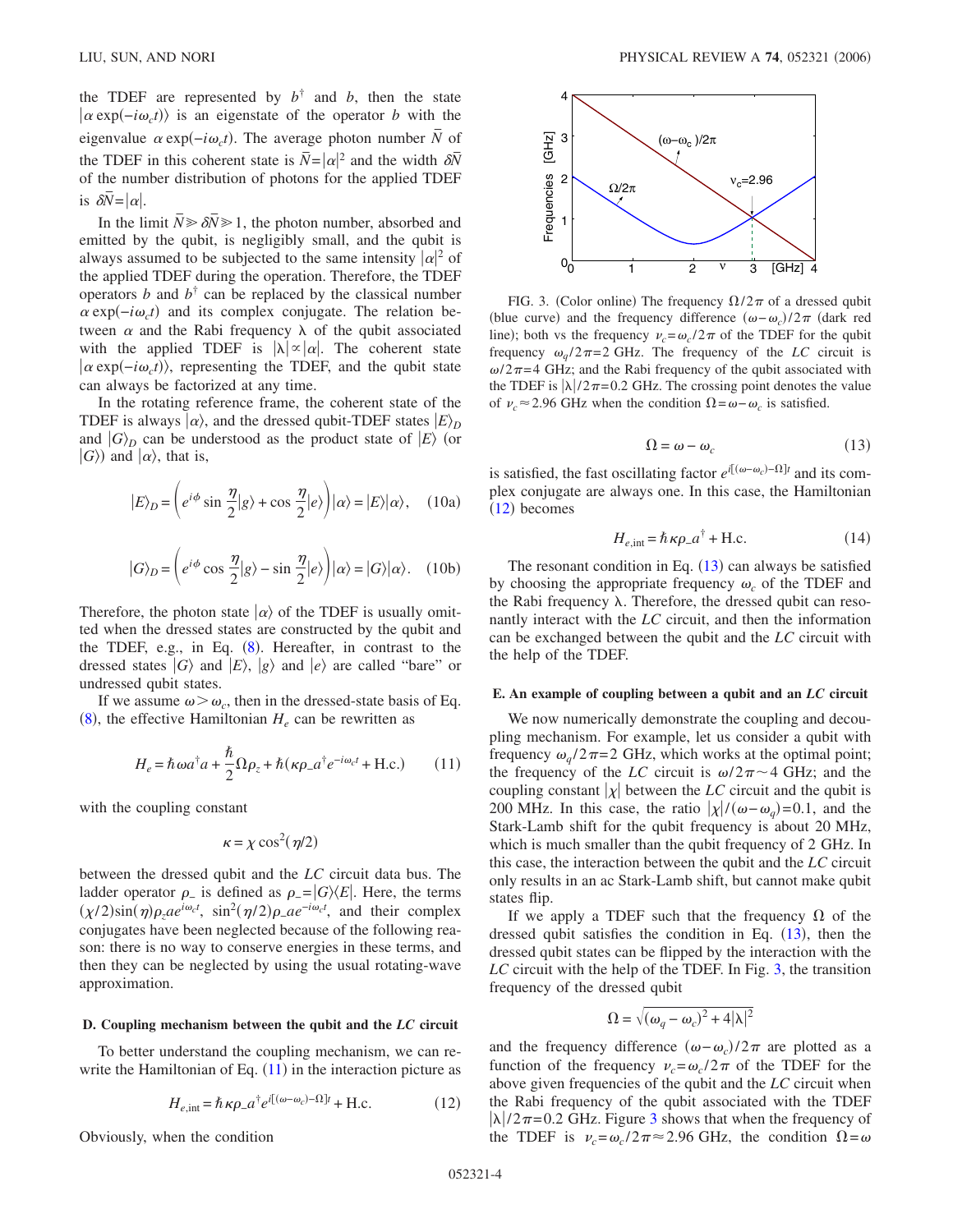$-\omega_c$  is satisfied, and then the qubit is coupled to the *LC* circuit with the assistance of the TDEF. Therefore, the dressed qubit state can be flipped by virtue of the interaction with the *LC* circuit with the help of the TDEF.

This could be compared with the switchable coupling circuits in Ref.  $[23]$  $[23]$  $[23]$ , where the qubit basis is always kept in  $\{|g\rangle, |e\rangle\}$  no matter if the qubit is coupled to or decoupled from the *LC* circuit. Here, the qubit basis states (e.g.,  $|g\rangle$  and  $|e\rangle$ ) will be mixed as in Eq. ([8](#page-2-4)) in the process of the TDEFassisted qubit and *LC* circuit coupling.

# **III. DYNAMICAL EVOLUTION OF A DRESSED QUBIT INTERACTING WITH AN** *LC* **CIRCUIT**

## **A. Resonant case**

According to the above discussions, the information of the qubit can be transferred to the data bus with the assistance of an appropriate TDEF. For convenience, we observe the total system in another rotating reference frame  $V_R$  $=\exp(i\omega_c \rho_z t/2)$ , then an effective Hamiltonian from Eq. ([11](#page-3-0)) can be obtained as

$$
H_e^R = \hbar \omega a^\dagger a + \frac{\hbar}{2} (\Omega + \omega_c) \rho_z + \hbar (\kappa \rho_- a^\dagger + \text{H.c.}). \tag{15}
$$

<span id="page-4-0"></span>Therefore, the condition of resonant interaction between the dressed qubit and the data bus is  $\Omega = \omega - \omega_c$ , as obtained in Eq. ([13](#page-3-2)). Here we need to emphasize that the basis states have been changed to  $\{ |G\rangle, |E\rangle \}$  when the qubit is coupled to the *LC* circuit with the assistance of the TDEF, but the qubit basis states are  $\{ |g\rangle, |e\rangle \}$  when the qubit is decoupled from the *LC* cirucit.

According to the Hamiltonian in Eq. ([15](#page-4-0)), if the *LC* circuit and the qubit are initially in the state  $|0, G\rangle = |0\rangle \otimes |G\rangle$ , or  $|n+1, G\rangle = |n+1\rangle \otimes |G\rangle$ , or  $|n, E\rangle = |n\rangle \otimes |E\rangle$ , then they can evolve to the following states:

$$
|0, G\rangle \to |0, G\rangle, \tag{16a}
$$

<span id="page-4-1"></span>
$$
|n,E\rangle \to A(t)[\cos(\nu t)|n,E\rangle - ie^{i\delta}\sin(\nu t)|n+1,G\rangle],\tag{16b}
$$

$$
|n+1, G\rangle \to A(t)[\cos(\nu t)|n+1, G\rangle - ie^{-i\delta}\sin(\nu t)|n, E\rangle],
$$
\n(16c)

with  $A(t) = \exp[-i(2n+1)\omega t/2], \quad v = |\kappa| \sqrt{n+1}, \text{ and } \kappa = |\kappa|e^{i\delta}$  $= |\chi \cos^2(\eta/2)|e^{i\delta}$ . It is obvious that the phase  $\delta$  is determined by the coupling constant  $\chi$  between the qubit and the *LC* circuit. Here, we note that the state  $|n, E\rangle$  (or  $|m, G\rangle$ ) denotes that the *LC* circuit is in the number state  $|n\rangle$  (or  $|m\rangle$ ), but the qubit is in the dressed state  $|E\rangle$  (or  $|G\rangle$ ).

<span id="page-4-2"></span>In the following discussions, we focus on the case where the *LC* circuit is initially in a state  $|0\rangle$  or  $|1\rangle$ . According to Eq.  $(16)$  $(16)$  $(16)$ , we can obtain the following transformations:

$$
|0, G\rangle \to |0, G\rangle, \tag{17a}
$$

$$
|0,E\rangle \to B(t)[\cos(|\kappa|t)|0,E\rangle - ie^{i\delta}\sin(|\kappa|t)|1,G\rangle],
$$
\n(17b)

$$
|1, G\rangle \to B(t)[\cos(|\kappa|t)|1, G\rangle - ie^{-i\delta}\sin(|\kappa|t)|0, E\rangle],
$$
\n(17c)

with  $B(t) = \exp[-i\omega t/2]$ .

## **B. Nonresonant case**

Above, we assumed that the detuning  $|\omega_a - \omega|$  between the qubit and the *LC* circuit is far larger than their coupling  $|\chi|$ , i.e.,  $|\chi|/(\omega_q - \omega) \sim 0$ , and thus the qubit and the *LC* circuit are independent. Here we consider another nonresonant case between the dressed qubit and the *LC* circuit in Eq. ([15](#page-4-0)). We assume that the detuning  $\Lambda$  between the dressed qubit and the *LC* circuit satisfies the condition  $|\kappa|/\Lambda \ll 1$  with  $\Lambda = \Omega$ + $\omega_c$ - $\omega$ , but the ratio  $|\kappa|/\Lambda$  does not tend to zero. In this case, the dynamical evolution of the dressed qubit and the *LC* circuit is governed by an effective Hamiltonian

<span id="page-4-3"></span>
$$
H_e^D = \hbar \omega_a a^\dagger a + \frac{\hbar}{2} \Omega' \rho_z + \hbar \frac{|\kappa|^2}{\Lambda} (1 + 2a^\dagger a) |E\rangle \langle E|, \quad (18)
$$

with  $\omega_{-} = \omega - (|\kappa|^2 / \Lambda)$  and  $\Omega' = \Omega + \omega_c$ . Because the ratio  $|\kappa|/\Lambda$  is not negligibly small, the Stark-Lamb shift of the dressed qubit frequency or the dispersive shift of the frequency of the *LC* circuit should be taken into account.

<span id="page-4-4"></span>If the *LC* circuit and the dressed qubit are initially in states  $|0, G \rangle$ ,  $|1, G \rangle$ ,  $|0, E \rangle$ , or  $|1, E \rangle$ , then they evolve as follows:

$$
|0, G\rangle \Rightarrow \exp\left(i\frac{\Omega'}{2}t\right)|0, G\rangle, \tag{19}
$$

$$
|1, G\rangle \Rightarrow \exp\left\{i\left(-\omega + \frac{|\kappa|^2}{\Lambda} + \frac{\Omega'}{2}\right)t\right\}|1, G\rangle, \tag{20}
$$

$$
|0,E\rangle \Rightarrow \exp\left\{-i\left(\frac{\Omega'}{2} + \frac{|\kappa|^2}{\Lambda}\right)t\right\}|0,E\rangle, \tag{21}
$$

<span id="page-4-5"></span>
$$
|1,E\rangle \Rightarrow \exp\left\{-i\left(\omega + \frac{2|\kappa|^2}{\Lambda} + \frac{\Omega'}{2}\right)t\right\}|1,E\rangle. \tag{22}
$$

## **IV. SCALABLE CIRCUIT AND QUANTUM OPERATIONS**

#### **A. Scalable circuit**

In the above, we show the basic mechanism of the coupling and decoupling between a superconducting flux qubit and the *LC* circuit. Therefore, a scalable quantum circuit, which is required for quantum information processing, can be constructed by *N* flux qubits and an *LC* circuit acting as a data bus, shown in Fig. [4.](#page-5-0) The *LC* circuit interacts with *N* qubits through their mutual inductances  $M_m$  (*m*  $=1,2,...,N$ ). The distance between any two nearest qubits is assumed so large that their interaction through the mutual inductance can be negligibly small. Then, the total Hamiltonian of qubits and the data bus can be written  $\lceil 23 \rceil$  $\lceil 23 \rceil$  $\lceil 23 \rceil$  as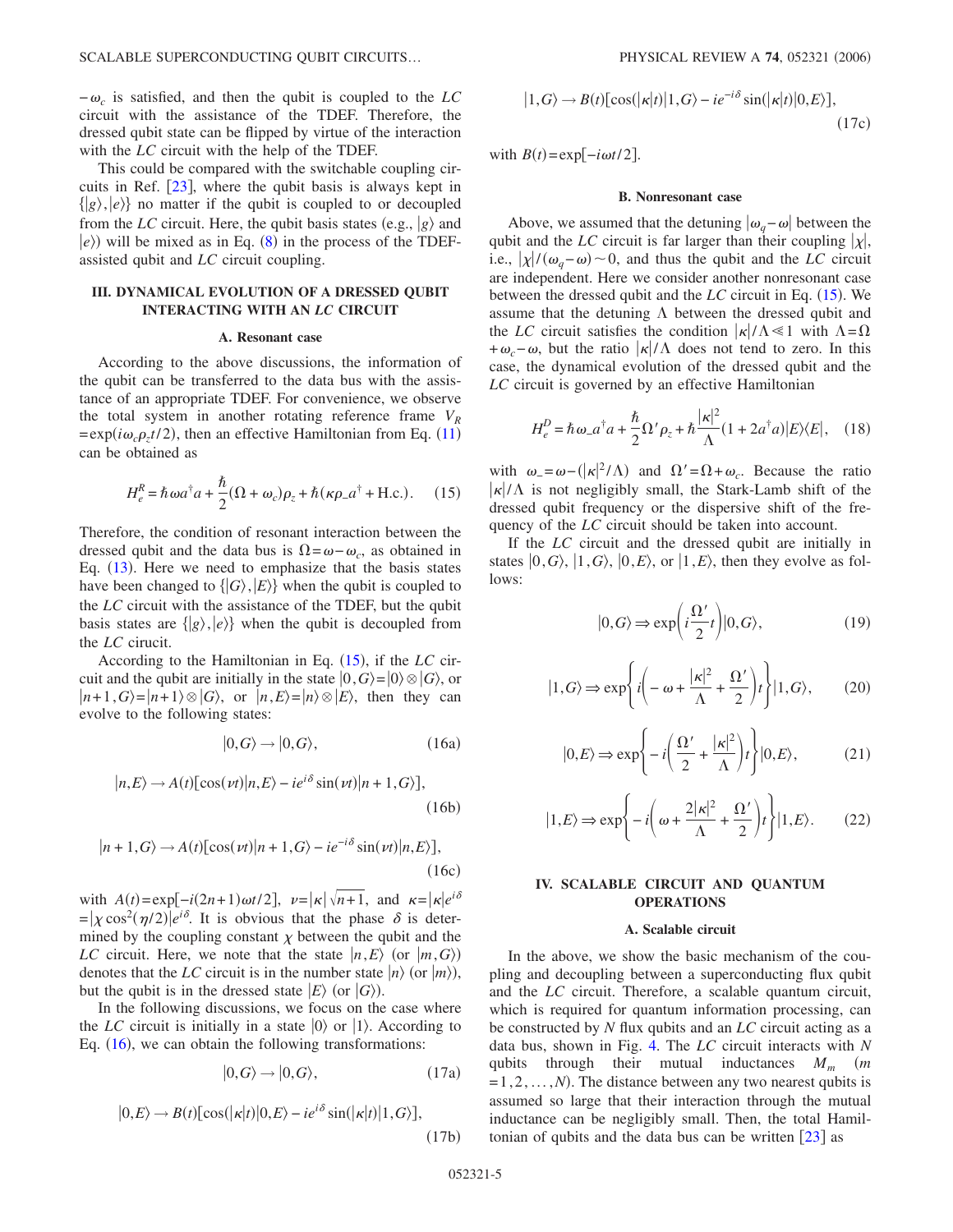<span id="page-5-0"></span>

FIG. 4. (Color online) The *N*-flux qubits are coupled to an *LC* circuit by their mutual inductances  $M_m$   $(m=1,\ldots,N)$ . The bias magnetic flux through the *m*th qubit is  $\Phi_e^{(m)}$ . A TDEF can be applied to any one of the qubits (e.g.,  $\Phi_e^{(m)}(t)$  through the *m*th qubit) such that the qubit can be coupled to the *LC* circuit with the help of the TDEF.

<span id="page-5-1"></span>
$$
H = \hbar \omega a^{\dagger} a + \frac{\hbar}{2} \sum_{m=1}^{N} \omega_m \sigma_z^{(m)} + \hbar \sum_{m=1}^{N} (\chi_m \sigma_+^{(m)} a + \text{H.c.}),
$$
\n(23)

in the rotating-wave approximation. Here, the *m*th qubit operators are defined as  $\sigma_z^{(m)} = |e_m\rangle\langle e_m| - |g_m\rangle\langle g_m|, \sigma_+^{\hat{G}}$ *m*-  $= |e_m\rangle\langle g_m|$ , and  $\sigma_-^{(m)}=|g_m\rangle\langle e_m|$   $(m=1,2,\ldots,N)$  using its ground  $|g_m\rangle$  and the first excited  $|e_m\rangle$  states. The *mth* qubit frequency  $\omega_m$  in Eq. ([23](#page-5-1)) can be expressed [[37](#page-9-20)] as

$$
\hbar \omega_m = 2 \sqrt{\left[ I^{(m)} \left( \Phi_e^{(m)} - \frac{\Phi_0}{2} \right) \right]^2 + \left[ T_{RL}^{(m)} \right]^2},
$$

with the bias flux  $\Phi_e^{(m)}$  and its loop-current  $I^{(m)}$  of the *mth* qubit [[23](#page-9-8)[,39](#page-9-22)]. The parameter  $T_{RL}^{(m)}$  denotes the tunnel coupling between two wells in the *mth* qubit [[37](#page-9-20)]. The ladder operators *a* and  $a^{\dagger}$  of the *LC* circuit are defined as in Eq. ([2](#page-1-2)). The coupling constant  $\chi_m$  between the *m*th qubit and the *LC* circuit is

$$
\chi_m = M_m \sqrt{\frac{\hbar \omega}{2L}} \langle e_m | I^{(m)} | g_m \rangle.
$$

As in the above discussions, we assume that the detuning  $\omega_m - \omega$  between the *LC* circuit and the *m*th  $(m=1,\ldots,N)$ qubit is far larger than their coupling constant  $\chi_m$ . That is,  $\chi_m/(\omega_m-\omega) \sim 0$ . Then, all *N* qubits are decoupled from the *LC* circuit and each qubit can be independently manipulated by the TDEF. To couple a qubit to the *LC* circuit, an appropriate TDEF is needed to be applied such that the dressed qubit states can be formed, and then the dressed qubit can resonantly interact with the *LC* circuit.

For convenience, the parameters of any qubit are defined as follows. The frequency of the TDEF applied to the *m*th qubit is denoted by  $\omega_{m,c}$ . The detuning between the *m*th qubit frequency  $\omega_m$  and  $\omega_{m,c}$  is  $\Delta_m = \omega_m - \omega_{m,c}$ ;  $\lambda_m$  is the Rabi frequency of the *m*th qubit associated with the TDEF.  $|G_m\rangle$  and  $|E_m\rangle$  are eigenstates of the *m*th dressed qubit with the eigenvalues  $G_m$  and  $E_m$ . The frequency of the *mth* dressed qubit is given by  $\Omega_m$ . The coupling constant between the *mth* qubit and the *LC* circuit is

$$
\kappa_m = \chi_m \cos^2(\eta_m/2),
$$

with  $\eta_m = \tan^{-1}(2|\lambda_m|/\Delta_m)$ .

We will now study how to implement the single- and two-qubit operations for the scalable circuit schematically shown in Fig. [4.](#page-5-0)

## **B. Single-qubit operations**

The single-qubit operations of any qubit are easy to implement by applying a TDEF, which resonantly interacts with the selected qubit. For instance, if the frequency of the *m*th qubit is equal to the frequency  $\omega_{mc}$  of the applied TDEF, i.e.,  $\omega_{m,c} = \omega_m$ , then the *m*th qubit rotation driven by the TDEF can be implemented by the single-qubit Hamiltonian *Hm*,*s*,

$$
H_{m,s} = \hbar |\lambda_m| (e^{-i\beta_m} \sigma_+^{(m)} + e^{i\beta_m} \sigma_-^{(m)}), \tag{24}
$$

<span id="page-5-2"></span>in the rotating reference frame through a unitary transformation exp( $-i\omega_m \sigma_z t$ ). Here, the phase  $\beta_m$  is determined by the applied TDEF. The time evolution operator of the Hamiltonian in Eq.  $(24)$  $(24)$  $(24)$  can be written as

$$
U(\theta_m, \beta_m) = \exp\left[-i\frac{\theta_m}{2}(e^{-i\beta_m}\sigma_+^{(m)} + e^{i\beta_m}\sigma_-^{(m)})\right], \quad (25)
$$

with a duration *t* and  $\theta_m = 2|\lambda_m|$ *t*. Here,  $U(\theta_m, \beta_m)$  is a general expression for a single-qubit operation. This unitary operator  $U(\theta_m, \beta_m)$  can be rewritten as a matrix form

<span id="page-5-3"></span>
$$
U(\theta_m, \beta_m) = \begin{bmatrix} \cos(\theta_m/2) & -ie^{-i\beta_m} \sin(\theta_m/2) \\ -ie^{i\beta_m} \sin(\theta_m/2) & \cos(\theta_m/2) \end{bmatrix}.
$$
\n(26)

Any single-qubit operation can be derived from Eq. ([26](#page-5-3)). For instance, a rotation around the  $x(y)$  axis can be implemented through Eq. ([26](#page-5-3)) by setting the applied TDEF such that  $\beta_m$  $= 0$  ( $\beta_m = \pi/2$ ). It is worth pointing out that the operation in Eq. ([26](#page-5-3)) is defined in the qubit space spanned by  $\{|g_m\rangle, |e_m\rangle\}$ .

#### **C. Two-qubit operations**

To implement two-qubit operations, two qubits should be sequentially coupled to the *LC* circuit with the help of the TDEFs. We now consider how to implement a two-qubit operation acting on the *m*th and *n*th qubits. For simplicity, we assume that the classical fields, addressing two qubits to form dressed states, have the same frequency. Therefore, the following discussions are confined to the same rotating reference frame.

Let us assume that TDEFs are sequentially applied to the *m*th, *n*th, and *m*th qubits. The durations of the three pulses are  $\tau_1$ ,  $\tau_2$ , and  $\tau_3$ . After the dressed *m*th qubit is formed, it can resonantly interact with the *LC* circuit, and their dynami-cal evolution is governed by the Hamiltonian in Eq. ([15](#page-4-0)). For the given initial states, they can evolve as in Eqs.  $(16)$  $(16)$  $(16)$  and ([17](#page-4-2)). However, for the dressed *n*th qubit, it does not resonantly interact with the *LC* circuit; that is, there is a detuning  $\Lambda_n = \Omega_n + \omega_{n,c} - \omega$  between the dressed *n*th qubit and the *LC* circuit. Their dynamical evolution is governed by a similar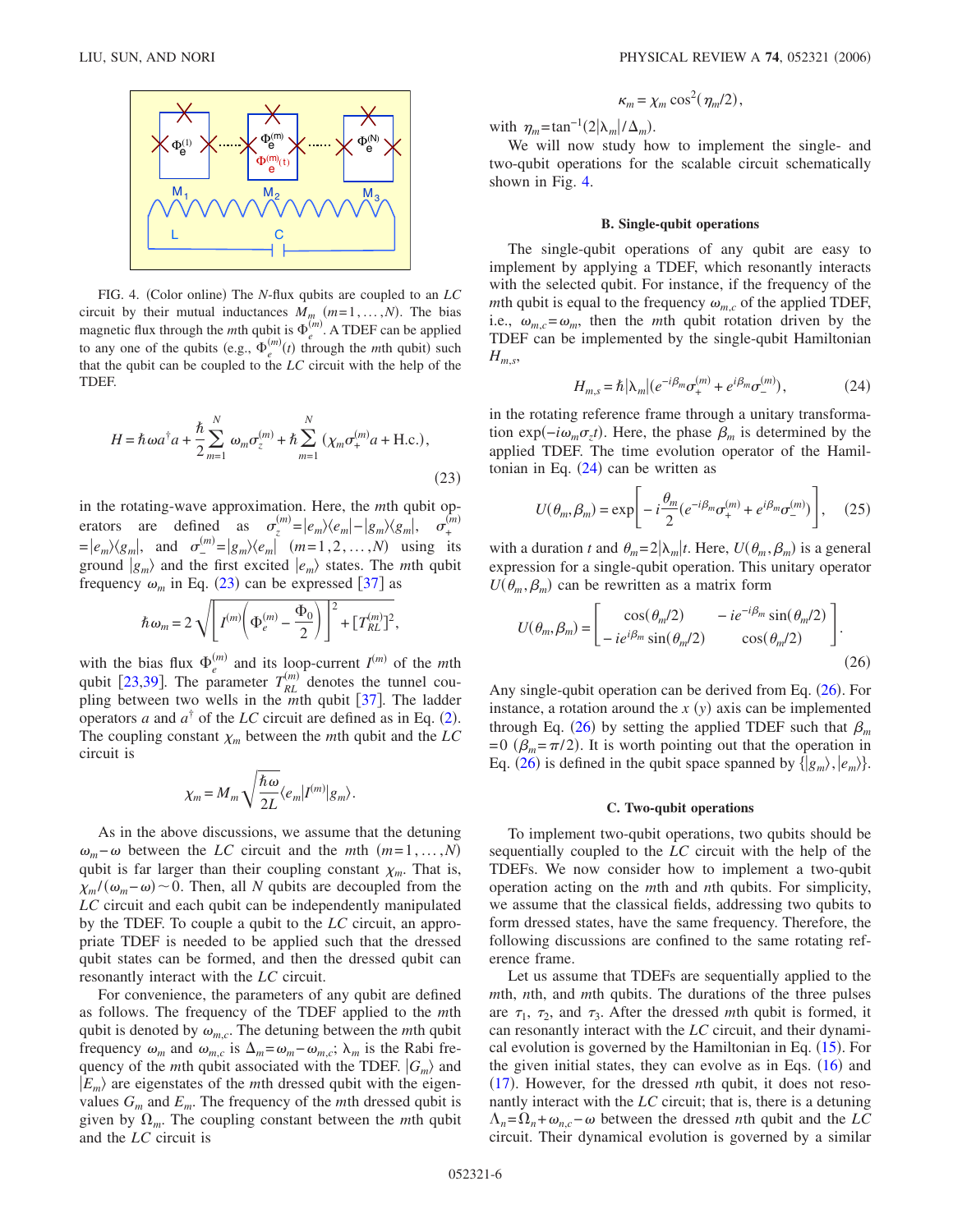Hamiltonian as in Eq.  $(18)$  $(18)$  $(18)$ , with just replacing the subscript *m* by *n*, and their states can evolve as in Eqs.  $(19)$  $(19)$  $(19)$ – $(22)$  $(22)$  $(22)$ .

After these three pulses, the state evolution of two qubits and the *LC* circuit can be straightforwardly given  $\lceil 34 \rceil$  $\lceil 34 \rceil$  $\lceil 34 \rceil$  using Eqs.  $(17)$  $(17)$  $(17)$  and  $(19)$  $(19)$  $(19)$  for the total system, which was initially in the state  $|G_m\rangle|G_n\rangle|0\rangle$ ,  $|G_m\rangle|E_n\rangle|0\rangle$ ,  $|E_m\rangle|G_n\rangle|0\rangle$ , or  $|E_m\rangle|E_n\rangle|0\rangle$ . Here, e.g., the state  $|G_m\rangle|G_n\rangle|0\rangle$  denotes that the *m*th and *n*th qubits are in the states  $|G_m\rangle$  and  $|G_n\rangle$ , but the *LC* circuit is in the state  $|0\rangle$ .

If the durations  $\tau_1$  and  $\tau_3$  of the first and third pulses applied to the *m*th qubit satisfy the conditions  $sin(|\kappa_m|\tau_1)$  $= 0$  and  $\sin(|\kappa_m|\tau_3) = 0$ , then the above four different initial states, e.g.,  $|G_m\rangle|G_n\rangle|0\rangle$ , have the following dynamical evolutions:

$$
|G_m\rangle|G_n\rangle|0\rangle \to \exp(i\xi_1)|G_m\rangle|G_n\rangle|0\rangle, \qquad (27a)
$$

$$
|G_m\rangle|E_n\rangle|0\rangle \to \exp(i\xi_2)|G_m\rangle|E_n\rangle|0\rangle, \qquad (27b)
$$

$$
|E_m\rangle|G_n\rangle|0\rangle \to \exp(i\xi_3)|E_m\rangle|G_n\rangle|0\rangle, \qquad (27c)
$$

$$
|E_m\rangle|E_n\rangle|0\rangle \to \exp(i\xi_4)|E_m\rangle|E_n\rangle|0\rangle, \qquad (27d)
$$

with

$$
\xi_1 = \frac{\Omega_n}{2} \tau_2,\tag{28a}
$$

$$
\xi_2 = -\xi_1 - \frac{|\kappa_n|^2}{\Lambda_n} \tau_2,\tag{28b}
$$

$$
\xi_3 = -\omega(\tau_1 + \tau_3) + \xi_1,\tag{28c}
$$

$$
\xi_4 = -\omega(\tau_1 + \tau_3) + \xi_2. \tag{28d}
$$

Here, we neglect the free evolution of another uncoupled qubit when one qubit is coupled to the *LC* circuit. After the above three pulses with the given durations, a two-qubit phase operation  $U_{mn}$  can be implemented in the basis of the two-qubit dressed states two-qubit  ${E_m|E_n\rangle, |E_m\rangle|G_n\rangle, |G_m\rangle|E_n\rangle, |G_m\rangle|G_n\rangle}.$  The matrix form of the operation  $U_{mn}$  is

$$
U_{mn} = \begin{pmatrix} e^{i\xi_4} & 0 & 0 & 0 \ 0 & e^{i\xi_3} & 0 & 0 \ 0 & 0 & e^{i\xi_2} & 0 \ 0 & 0 & 0 & e^{i\xi_1} \end{pmatrix} .
$$
 (29)

We note that this two-qubit operation is in the rotating reference frame. Of course, it is also easy to obtain a two-qubit operation in the bare (undressed) basis  $\{ |g_m\rangle|g_n\rangle, |g_m\rangle|e_n\rangle, |e_m\rangle|g_n\rangle, |e_m\rangle|e_n\rangle\}$  by applying the singlequbit operations on the *m*th and *n*th qubits separately. The single-qubit operations can be given by choosing the appropriate parameters in Eq.  $(26)$  $(26)$  $(26)$  for a general expression of the single-qubit operations.

A two-qubit operation and single-qubit rotations are needed for universal quantum computing  $[43]$  $[43]$  $[43]$ . Therefore, the two-qubit operation  $U_{mn}$ , accompanied by arbitrary single-

qubit rotations [Eq. ([26](#page-5-3))] of the *m*th and *n*th qubits, forms a universal set.

## **V. GENERATION OF ENTANGLED STATES**

In this section, we will study how to generate an entangled state between any two qubits, e.g., *m*th and *n*th qubits, with the assistance of TDEFs.

We assume that the qubits are initially prepared in the dressed states, e.g,  $|E_m\rangle \otimes |G_n\rangle$ , but the *LC* circuit is initially in its ground state  $|0\rangle$ . In this case, we can apply two pulses to generate an entangled state. The first pulse with the frequency  $\omega_{m,c}$  brings the *m*th qubit to resonantly interact with the *LC* circuit. The interaction Hamiltonian is described by Eq.  $(15)$  $(15)$  $(15)$  in the rotating reference frame, but there is no interaction between the *LC* circuit and the *n*th qubit. With the pulse duration  $\tau_1$ , the state  $|E_m\rangle \otimes |G_n\rangle \otimes |0\rangle = |E_m, G_n, 0\rangle$ evolves to the state

<span id="page-6-0"></span>
$$
|\psi(\tau_1)\rangle = \cos(|\kappa_m|\tau_1)|E_m, G_n, 0\rangle - ie^{i\delta_m}\sin(|\kappa_m|\tau_1)|G_m, G_n, 1\rangle,
$$
\n(30)

which can be written as

$$
\begin{aligned} \left| \psi'(\tau_1) \right\rangle &= e^{-i\omega_{m,c}\tau_1/2} \cos(|\kappa_m|\tau_1)|E_m, G_n, 0\rangle \\ &- i e^{i\delta_m} e^{i\omega_{m,c}\tau_1/2} \sin(|\kappa_m|\tau_1)|G_m, G_n, 1\rangle, \end{aligned} \tag{31}
$$

after removing the rotating reference frame. Here, the global phase factor  $e^{-i(\omega_n + \omega)\tau_1/2}$  has been neglected and  $\delta_m$  is given by  $\kappa_m = |\kappa_m|e^{i\delta_m}$ .

After the first pulse, the second pulse assists the *n*th qubit to resonantly interact with the *LC* circuit. With the duration  $\tau_2$  of the second pulse, the state  $|\psi(\tau_1)\rangle$  will evolve to the state

<span id="page-6-1"></span>
$$
|\psi(\tau_2)\rangle = e^{i\vartheta_1} \cos(|\kappa_m|\tau_1)|E_m, G_n, 0\rangle
$$
  
\n
$$
-ie^{i\delta_m}e^{i\vartheta_2} \sin(|\kappa_m|\tau_1)\cos(|\kappa_n|\tau_2)|G_m, G_n, 1\rangle
$$
  
\n
$$
-e^{i(\delta_m-\delta_n)}e^{i\vartheta_3} \sin(|\kappa_m|\tau_1)\sin(|\kappa_n|\tau_2)|G_m, E_n, 0\rangle,
$$
\n(32)

after removing the rotating reference frame. Here  $\delta_n$  is determined by  $\kappa_n = |\kappa_n|e^{-i\delta_n}$ , and

$$
\vartheta_1 = \frac{1}{2} \left[ -\omega_{m,c} \tau_1 + (\omega_{n,c} - \omega_m) \tau_2 \right],\tag{33a}
$$

$$
\vartheta_2 = \frac{1}{2} [\omega_{m,c} \tau_1 + (\omega_m - \omega + \omega_{n,c}) \tau_2], \tag{33b}
$$

$$
\vartheta_3 = \frac{1}{2} [\omega_{m,c} \tau_1 + (\omega_m - \omega - \omega_{n,c}) \tau_2]. \tag{33c}
$$

If the duration  $\tau_2$  of the second pulse is chosen such that  $cos(|\kappa_n|\tau_2)$ =0, then an entangled state  $|\psi_E\rangle$  is created as

<span id="page-6-2"></span>
$$
|\psi_E\rangle = e^{i\vartheta_1} \cos(|\kappa_m|\tau_1)|E_m, G_n, 0\rangle - e^{i(\delta_m - \delta_n)} e^{i\vartheta_3} \sin(|\kappa_m|\tau_1)
$$
  
 
$$
\times |G_m, E_n, 0\rangle.
$$
 (34)

It is very easy to find that we can prepare different entangled states by choosing the duration  $\tau_1$  and the phase difference  $\delta_m - \delta_n$ . For example, if the duration  $\tau_1$  for the first pulse and the phase difference  $\delta_m - \delta_n$  are well chosen so that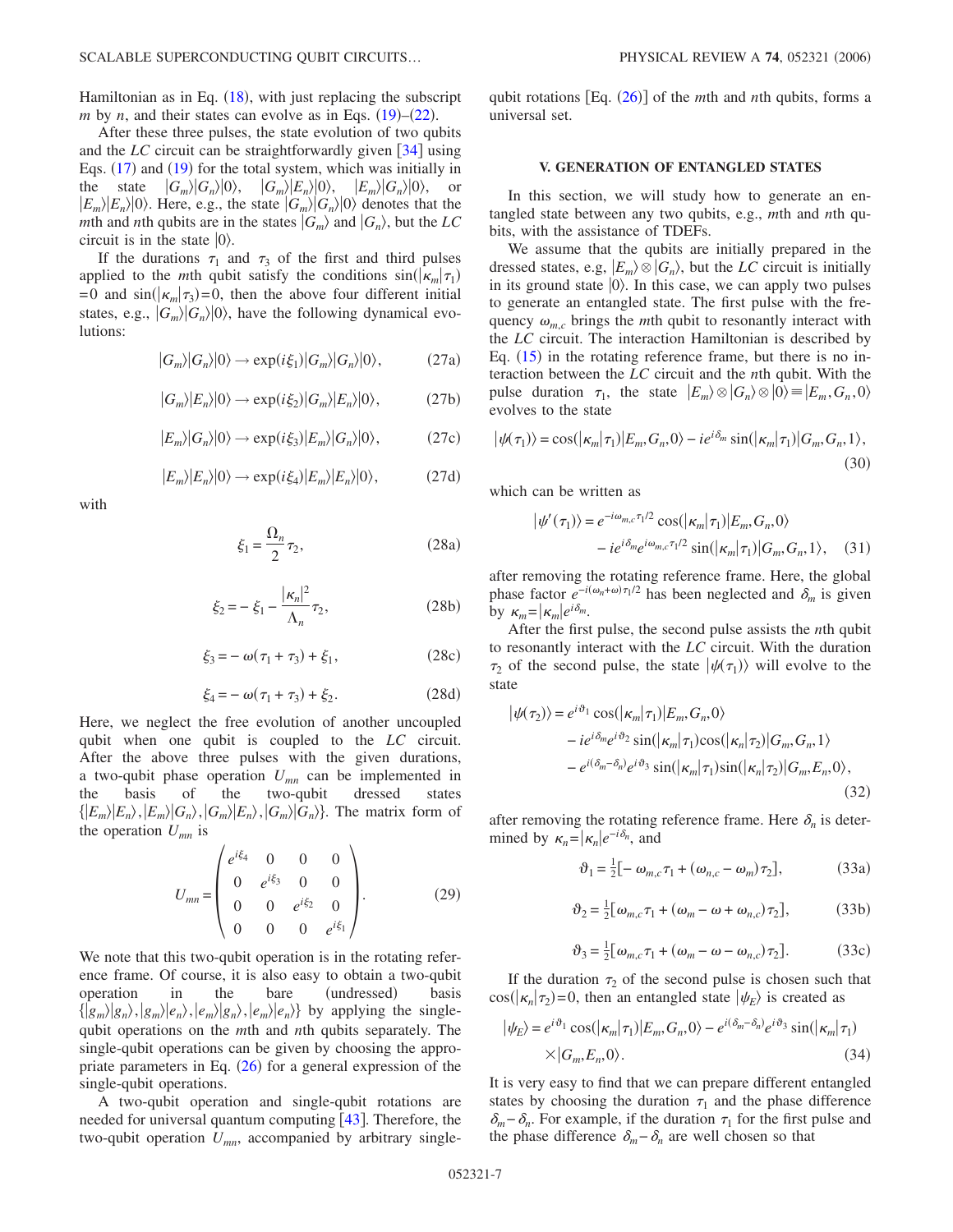$$
\tau_1 = \frac{\pi}{4|\kappa_m|},\tag{35}
$$

<span id="page-7-0"></span>then we can get maximally entangled states

$$
|\psi_M\rangle = \frac{1}{\sqrt{2}} [|E_m, G_n\rangle - e^{i\delta_p} |G_m, E_n\rangle],
$$
 (36)

with  $\delta_p = \delta_m - \delta_n + \vartheta_3 - \vartheta_1$ . Here, a global phase factor  $e^{i\vartheta_1}$  has been neglected. If the condition

$$
\delta_p = \delta_m - \delta_n + \vartheta_3 - \vartheta_1 = 2l\pi,\tag{37}
$$

<span id="page-7-2"></span><span id="page-7-1"></span>with an integer *l*, can also be further satisfied, then a Bell state

$$
|\psi_B\rangle = \frac{1}{\sqrt{2}}(|E_m, G_n\rangle - |G_m, E_n\rangle)
$$
 (38)

can be obtained from Eq. ([36](#page-7-0)). Here,  $\delta_m$  and  $\delta_n$  are determined by the coupling constants between the qubits and the *LC* circuit, thus from the experimental point of view, it cannot be conveniently adjusted. Therefore, once the amplitudes and frequencies of the two TDEFs are prechosen, the condition in Eq.  $(37)$  $(37)$  $(37)$  might not be easy to satisfy. Thus, the maxi-mally entangled state in Eq. ([36](#page-7-0)) is easier to generate com-pared with the Bell state in Eq. ([38](#page-7-2)). However, it is still possible to adjust the amplitudes, frequencies, and durations of the TDEFs at the same time to satisfy the condition in Eq.  $(37)$  $(37)$  $(37)$ , and then the Bell state in Eq.  $(38)$  $(38)$  $(38)$  can be created.

If the two-qubit states are initially in undressed states (e.g.,  $|g_m\rangle \otimes |g_n\rangle$ ), then we need to first make single-qubit rotations on the two qubits, such that  $|g_m\rangle$  and  $|g_n\rangle$  can be rotated to  $|E_m\rangle$  and  $|G_n\rangle$ , respectively. After these two singlequbit rotations, we repeat the above steps to obtain Eqs.  $(30)$  $(30)$  $(30)$ and ([32](#page-6-1)). Then, we can get an entangled state, which is the same as in Eq.  $(34)$  $(34)$  $(34)$  except that the phases are different from  $\vartheta_1$ ,  $\vartheta_3$ ,  $\delta_m$ , and  $\delta_n$ . To prepare entangled states with the undressed qubit states, we need to make another two singlequbit operations such that  $|G_m\rangle$  ( $|E_m\rangle$ ) and  $|G_n\rangle$  ( $|E_n\rangle$ ) change to  $|g_m\rangle$  ( $|e_m\rangle$ ) and  $|g_n\rangle$  ( $|e_n\rangle$ ). Then entangled bare qubit states can be obtained.

## **VI. DISCUSSIONS ON EXPERIMENTAL FEASIBILITY**

As an example of superconducting flux qubits interacting with an *LC* circuit, we show a general method on how to scale up many qubits using dressed states. We further discuss two experimentally accessible superconducting circuits with the given parameters.

#### **A. Flux qubit interacting with an** *LC* **circuit**

A recent experiment  $\lceil 32 \rceil$  $\lceil 32 \rceil$  $\lceil 32 \rceil$  has demonstrated the Rabi oscillations between a single flux qubit and a superconducting *LC* circuit. In this experiment  $\left[32\right]$  $\left[32\right]$  $\left[32\right]$ , the coupling constant *g'* between the qubit and the *LC* circuit is about  $g' = 0.2$  GHz, the qubit frequency  $v_q$  at the optimal point is  $v_q = 2.1 \text{ GHz}$ , and the frequency of the *LC* circuit is  $\nu_{LC}$ =4.35 GHz. So the frequency difference between the *LC* circuit and the qubit is  $\nu_{LC} - \nu_q = 2.25$  GHz. The ratio *g'*/( $\nu_{LC} - \nu_q$ ) of the coupling

<span id="page-7-5"></span>

FIG. 5. (Color online) To couple qubit to the *LC* circuit, the frequency  $v_{\rm ex}$ , applied to the qubit, is plotted as a function of the coupling constant  $\lambda'$  between the qubit and the external microwave. As an example, four different points are marked in the curve to show the required frequencies of external microwave when different coupling constants  $\lambda'$  are given.

constant *g'* over the frequency difference  $v_{LC}$ − $v_a$  is about 0.089. Therefore, the dispersive shift (or Lamb shift) of the LC circuit (qubit) due to nonresonant interaction with the qubit (LC circuit) is about 0.018 GHz.

If a TDEF with the frequency  $v_{\text{ex}}$  is applied to the qubit, then the TDEF and the qubit can form a dressed qubit with the frequency

$$
\nu_D = \sqrt{(\nu_{\rm ex} - \nu_q)^2 + 4|\lambda'|^2}.
$$
 (39)

Here, the coupling constant between the qubit and the TDEF is  $\lambda'$ . When the frequency  $\nu_D$  of the dressed qubit satisfies the condition

$$
\nu_D = \nu_{LC} - \nu_{\text{ex}},\tag{40}
$$

<span id="page-7-3"></span>as shown in Eq.  $(13)$  $(13)$  $(13)$ , then the dressed qubit can be resonantly coupled to the *LC* circuit. From the condition in Eq.  $(40)$  $(40)$  $(40)$ , we derive another equation

$$
\nu_{\rm ex} = \frac{1}{2} (\nu_{LC} + \nu_q) - \frac{2|\lambda'|^2}{(\nu_{LC} - \nu_q)}.
$$
 (41)

<span id="page-7-4"></span>To make the dressed qubit couple to the *LC* circuit, Eq. ([41](#page-7-4)) shows that we should choose the different external frequencies  $v_{\rm ex}$  for different coupling constants  $\lambda'$  when the frequencies of the data bus  $\nu_{LC}$  and the qubit  $\nu_q$  are given.

In Fig. [5,](#page-7-5) the frequency  $v_{\text{ex}}$  is plotted as a function of  $\lambda'$ , which is in the interval  $0.1-1$  GHz, for the above given frequencies of the qubit and *LC* circuit. Figure [5](#page-7-5) clearly shows that the frequencies  $v_{\rm ex}$  of the applied external microwave are different for the different  $\lambda'$  in order to couple the qubit to the *LC* circuit with the assistance of the TDEF. As an example, four different points are marked in Fig. [5](#page-7-5) to show the required frequencies  $v_{\text{ex}}$  of the external microwave when the coupling constants  $\lambda'$  are different. For example, if  $\lambda'$ = 0.4 GHz, then the applied external microwave should have the frequency  $v_{\rm ex}$ =3.083 GHz to make the dressed qubit resonantly couple to the *LC* circuit. And then the effective coupling constant between the dressed qubit and the *LC* circuit is about  $\kappa' \approx 0.1996$  GHz for the coupling constant *g'*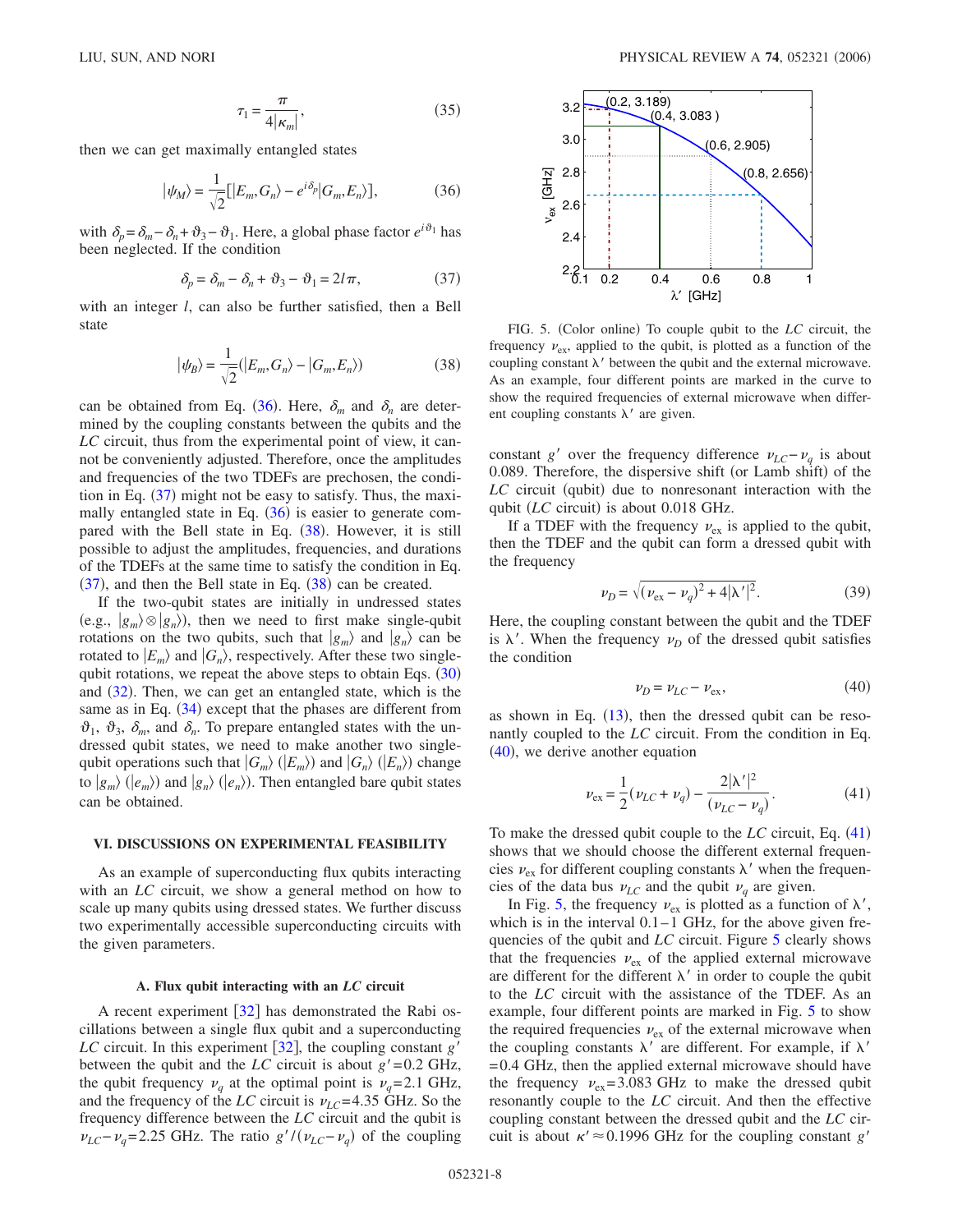= 0.2 GHz between the qubit and the *LC* circuit. Therefore the microwave-assisted resonant interaction between the qubit and the *LC* circuit can be realized in the current experimental setup  $\lceil 32 \rceil$  $\lceil 32 \rceil$  $\lceil 32 \rceil$ . Furthermore, this circuit can be also scaled up to many qubits.

## **B. Charge qubit interacting with a single-mode cavity field**

We consider another experimental example of a charge qubit interacting with a single-mode cavity field  $\lceil 27 \rceil$  $\lceil 27 \rceil$  $\lceil 27 \rceil$ . In this experiment [[27](#page-9-12)], the qubit frequency  $v_a$  is about 8 GHz at the degeneracy point. The frequency  $\nu_c$  of the cavity field is about 6 GHz. The coupling constant  $g'$  between the qubit and the cavity field can be, e.g., 50 MHz, then the ratio between *g*' and the detuning  $v_q - v_c$  is  $g'/(v_q - v_c) = 0.025$ . This means that the qubit and the cavity field is in the largedetuning regime.

If an ac electric field with frequency  $v_{ex}$  is applied to the gate of the charge qubit, then the qubit and the ac field can together form a dressed qubit. If we choose appropriate parameters for the ac field, the dressed qubit can be resonantly coupled to the cavity field and then the qubit and the cavity field can exchange information with the assistance of the ac field. For example, if the Rabi frequency of the qubit associated with the ac field is about, e.g.,  $\lambda' \sim 100$  MHz, then the dressed qubit can be resonantly coupled to the cavity field when the frequency  $v_{ex}$  of the ac field is 7.01 GHz, which is obtained from Eq.  $(41)$  $(41)$  $(41)$ .

For the above two examples, we need to stress that the bias of the "bare" charge or flux qubit is always kept to the optimal point during the operations. In the coupling process, the external microwave mixes the two "bare" qubit states, and the dressed qubit states are resonantly coupled to the data bus (an *LC* circuit or a single-mode cavity field).

## **VII. CONCLUSION**

In conclusion, using an example of a superconducting flux qubit interacting with an *LC* circuit data bus, we study a method to couple and decouple selected qubits with the data bus. This method can be realized with the assistance of time-

dependent electromagnetic fields (TDEFs). If a TDEF is applied to a selected qubit, then dressed qubit-TDEF states can be formed. By choosing appropriate parameters of the TDEF, the dressed qubit can interact resonantly with the data bus. However, when the TDEF is removed, then the qubit and the data bus are decoupled. By using this mechanism, many qubits can be selectively coupled to a data bus. Thus, quantum information can be transferred from one qubit to another through the data bus with the assistance of the TDEF.

We stress the following: (i) all qubits are decoupled from the data bus when their detunings to the data bus are far larger than their coupling constants to the *LC* circuit; (ii) the qubits can be independently manipulated by the TDEFs resonantly addressing them (for example, if  $\omega_{m,c} = \omega_m$ , then the mth qubit is addressed by its TDEF); (iii) to couple any one of the qubits to the data bus, an appropriate TDEF is needed to be applied such that the dressed qubit can be resonantly coupled to the data bus, and then the information of the qubit can be transferred to the data bus with the help of the TDEF.

We emphasize that all superconducting qubits (charge or flux qubits) can work at their optimal points during the coupling and decoupling processes with the assistance of the TDEF. Although this coupling (decoupling) mechanism is mainly focused on superconducting flux qubits, it can also be applied to either charge (e.g, in Refs.  $[12,27]$  $[12,27]$  $[12,27]$  $[12,27]$ ), or phase  $[42]$  $[42]$  $[42]$ qubits, as well as other solid-state systems. For instance, the coupling between two quantum-dot qubits can be switched on and off by using this method, or a large number of quantum-dot qubits can be scaled up by using a single-mode electromagnetic field with the assistance of the TDEF.

## **ACKNOWLEDGMENTS**

This work was supported in part by the National Security Agency (NSA) and Advanced Research and Development Activity (ARDA) under Air Force Office of Research (AFOSR) Contract No. F49620-02-1-0334, the National Science Foundation Grant No. EIA-0130383, and Army Research Office (ARO) and Laboratory of Physical Sciences (LPS). The work of C.P. Sun is also partially supported by the NSFC and FRP of China with Grant No. 2001CB309310.

- <span id="page-8-0"></span>[1] J. Q. You and F. Nori, Phys. Today 58(11), 42 (2005); G. Wendin and V. S. Shumeiko, e-print cond-mat/0508729.
- <span id="page-8-1"></span>[2] Y. A. Pashkin, T. Yamamoto, O. Astafiev, Y. Nakamura, D. V. Averin, and J. S. Tsai, Nature (London) 421, 823 (2003); T. Yamamoto, Y. A. Pashkin, O. Astafiev, Y. Nakamura, and J. S. Tsai, *ibid.* 425, 941 (2003).
- <span id="page-8-2"></span>3 J. B. Majer, F. G. Paauw, A. C. J. ter Haar, C. J. P. M. Harmans, and J. E. Mooij, Phys. Rev. Lett. 94, 090501 (2005).
- [4] B. L. T. Plourde, T. L. Robertson, P. A. Reichardt, T. Hime, S. Linzen, C. E. Wu, and J. Clarke, Phys. Rev. B **72**, 060506R-  $(2005).$
- <span id="page-8-3"></span>[5] A. Izmalkov, M. Grajcar, E. Ilichev, Th. Wagner, H. G. Meyer, A. Yu. Smirnov, M. H. S. Amin, A. Massen van den Brink, and A. M. Zagoskin, Phys. Rev. Lett. 93, 037003 (2004); M. Gra-

jcar, A. Izmalkov, S. H. W. van der Ploeg, S. Linzen, T. Plecenik, Th. Wagner, U. Hubner, E. Il'ichev, H. G. Meyer, A. Yu. Smirnov, Peter J. Love, Alec Maassen van den Brink, M. H. S. Amin, S. Uchaikin, and A. M. Zagoskin, *ibid.* **96**, 047006 (2006).

- <span id="page-8-4"></span>[6] H. Xu, F. W. Strauch, S. K. Dutta, P. R. Johnson, R. C. Ramos, A. J. Berkley, H. Paik, J. R. Anderson, A. J. Dragt, C. J. Lobb, and F. C. Wellstood, Phys. Rev. Lett. 94, 027003 (2005).
- [7] A. J. Berkley, H. Xu, R. C. Ramos, M. A. Gubrud, F. W. Strauch, P. R. Johnson, J. R. Anderson, A. J. Dragt, C. J. Lobb, and F. C. Wellstood, Science 300, 1548 (2003).
- <span id="page-8-5"></span>[8] R. McDermott, R. W. Simmonds, M. Steffen, K. B. Cooper, K. Cicak, K. D. Osborn, S. Oh, D. P. Pappas, and J. M. Martinis, Science 307, 1299 (2005).